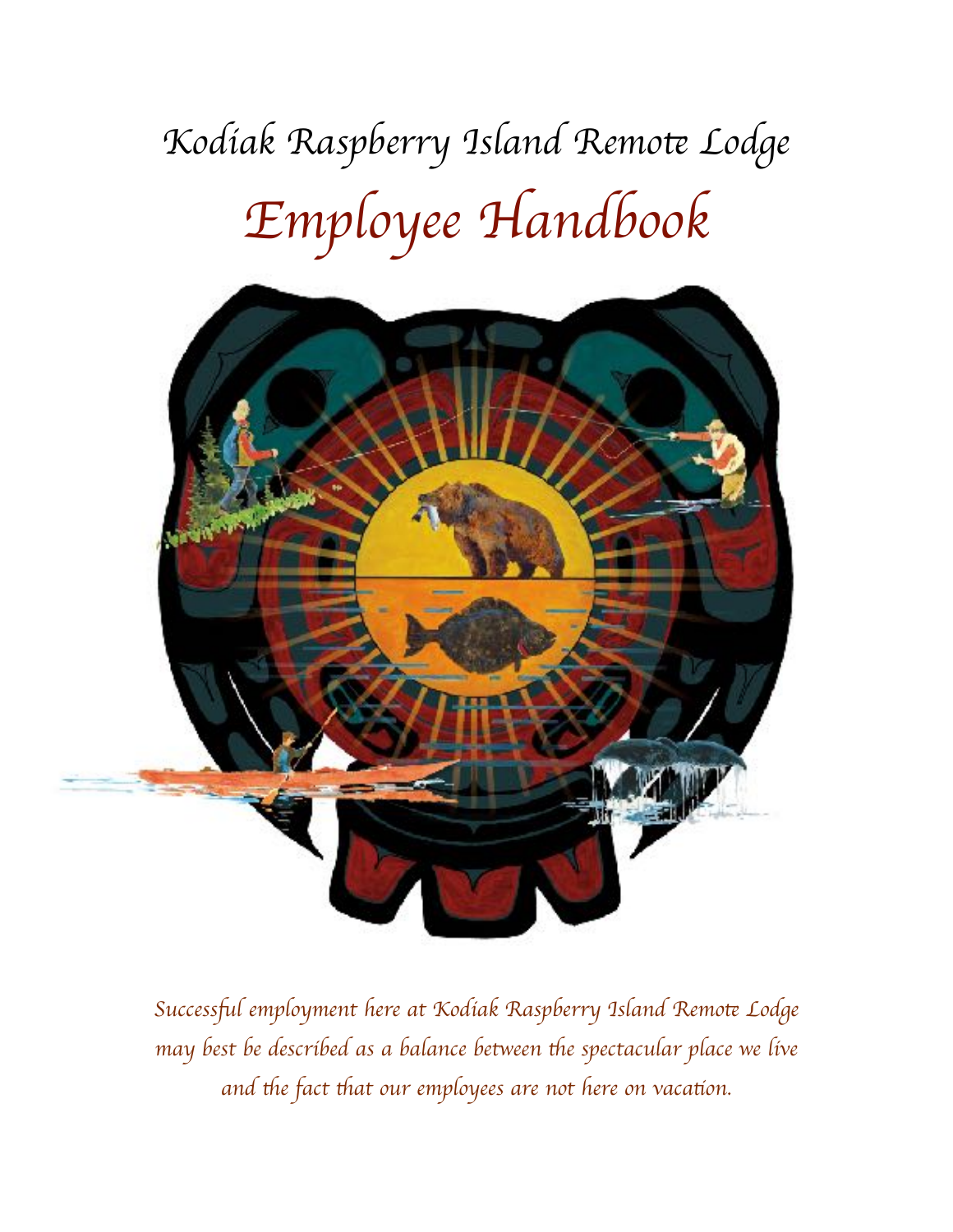### *In*tr*oduc*ti*on:*

Successful employment here at Kodiak Raspberry Island Remote Lodge may best be described as a balance between the spectacular place we live and the fact that our employees are not here on vacation, like our lodge guests. This employee handbook will hopefully help outline our expectations of our lodge team, and what you can expect in return.

The opening paragraph in our job description(s) summarizes the type of person we are looking for: "As with any position at Kodiak Raspberry Island Remote Lodge, this position represents an integral member of a tightly woven team living on a remote island far from the conveniences of normal, modern civilization, whose primary goal is to present our international visitors with a safe, comfortable, and enriching experience in Alaska's Wild. We seek personable, responsible, and respectable men and women who welcome our direction yet are confident in approaching the task at hand autonomously. Your persona will not only be part of our visitor's experience to Kodiak Raspberry Island Remote Lodge; you will also be an important constituent of the support system for Tiffany, Birch and the rest of our team."

Breaking this paragraph down, we can elaborate as follows:

*"...this position represents an integral member of a tightly woven team..."* We are a small lodge and rely heavily on each of our team members. If a member gets sick, quits, or simply just doesn't do their job per our expectations, that responsibility is passed along to the rest of the team, typically overburdening their existing list of duties. As a member of this team you will be a very important part of what we do, and you will be relied upon and expected to fulfill your part.

*"...living on a remote island far from the conveniences of normal, modern civilization..."* Yes, part of the allure of Raspberry Island is it's remoteness and removal from modern day hustle and bustle. We are not located in or near a town, village, or community of any kind. You will likely not visit the local population center, Kodiak City, during your entire stay. We do not have a reliable telephone, and all communication is via limited satellite internet and standard post.

*"...whose primary goal is to present our international visitors with a safe, comfortable, and enriching experience in Alaska's Wild."* Each job description provides a list of credentials you will need to qualify for the position and list of duties you'll be asked to perform. Our guests visit us from around the world, and for many, this won't be their first trip to Alaska, or even to Raspberry Island. If we deliver our portion of this experience to our guests above their expectations, their trip will likely be an overwhelming success. Our goal, with every group, is to achieve such a level of satisfaction that they will return home telling stories of their experience and begin planning a return visit to the lodge. Thus preserves the longevity of the vocation and life we have chosen here on Raspberry Island. If we fail, the repercussions are tenfold; it seems a bad experience encourages more bad press than a good trip results in praise.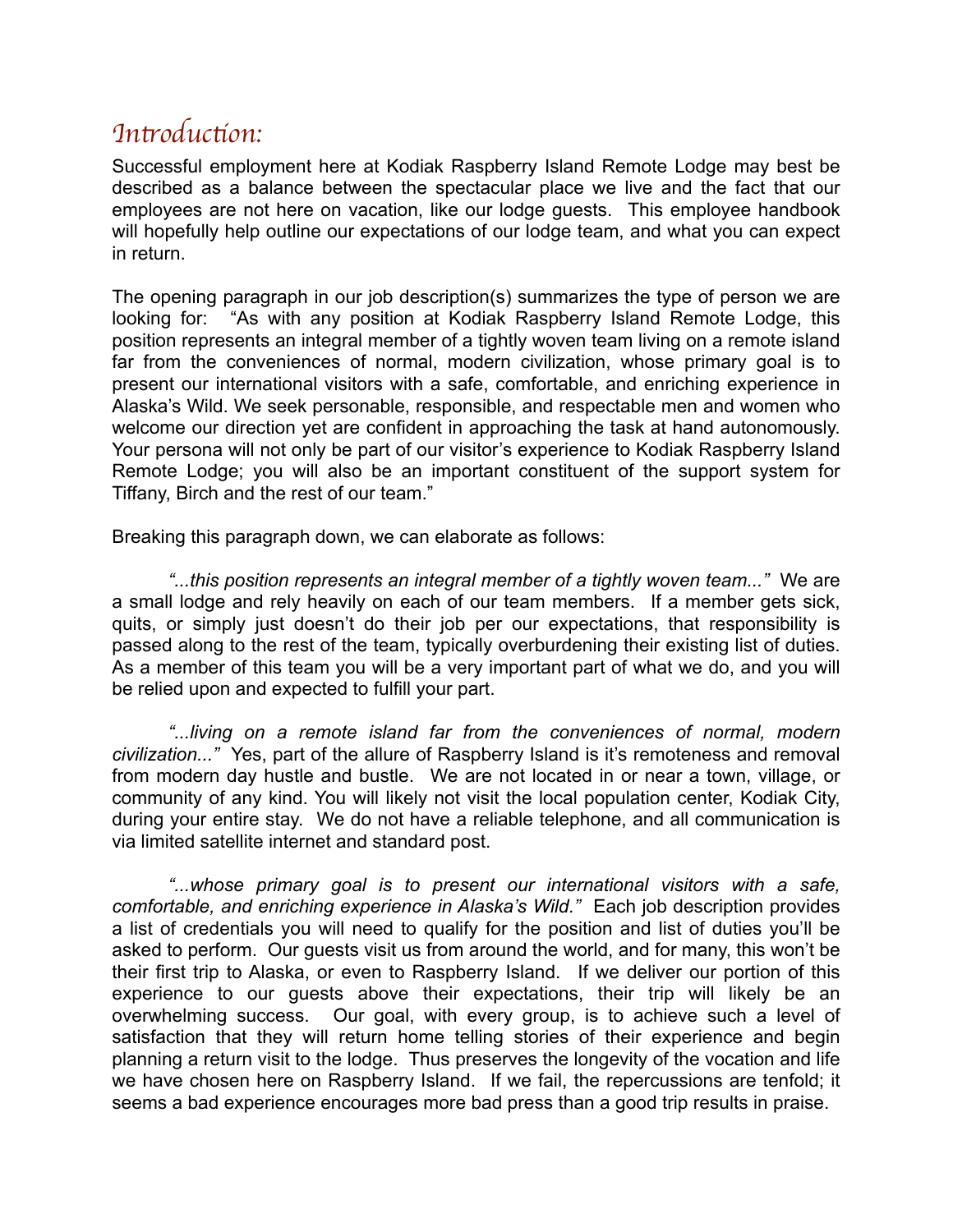*"We seek personable, responsible, and respectable men and women..."* Yes, these are the people we seek to share our summer with and rely upon to help us achieve and maintain greatness as a travel destination. This is a personal business, each group that visits will likely seek to get to know a little about you. The biggest question, though they may never directly ask, is 'what kind of person could get to do this??' If you are recluse it may be a difficult experience, and at the same time, if you crave attention please remember your job remains doing your job and helping the rest of the team first. So, we encourage you to interact with the guests, but please remember it is MORE important to complete the tasks at hand on schedule.

We seek team members who are responsible for your actions and how you represent Birch and Tiffany. Respect is earned through your actions as a person and we hope you earn a ton on Raspberry Island! Finally, we are looking for men and women, not kids. Anyone over 18 is eligible to apply, but please come with a mature mentality, some life experience, and the knowledge that your mom or dad won't be ramrodding you through every task you are asked to do. That is not a role Tiffany, Birch or the Lodge Manager will assume.

*"...who welcome our direction yet are confident in approaching the task at hand autonomously."* Birch and Tiffany have performed every task imaginable on this property; Birch has been here since he was five years old and participated in helping his parents build every building, road, waterline, etc. Tiffany has been working here since 2001 and has done everything from pack out elk meat to raise two kids. We purchased the lodge form Birch's parents in the spring of 2008, assuming every task, as well as the responsibilities of growth and maintenance necessary. We know how things can be done, need to be done, and how we want them to be done. Welcoming our direction can mean accepting our guidance at the time when we suggest how to make a bed, bait a hook, or multitask efficiently, even if "your way" seems to make more sense to you at the time.

Autonomy, on the other hand, means 'independence.' We hope to train you; then turn you loose on the tasks at hand and remove the need for micromanagement.

Lastly, we ask that you welcome our or the Lodge Manager's advice, guidance, and constructive criticism without feeling degraded or demoralized. We have the pressure and responsibility of "*present(ing) our international visitors with a safe, comfortable, and enriching experience in Alaska's Wild,"* and must lead our team to that goal throughout each day.

"*Your persona will not only be part of our visitor's experience to Kodiak Raspberry Island Remote Lodge; you will also be an important constituent of the support system for Tiffany, Birch and the rest of our team."* This sentence is redundant because of how important you, your attitude, and your responsibilities will be to the quality of our guests' and other team members experiences here.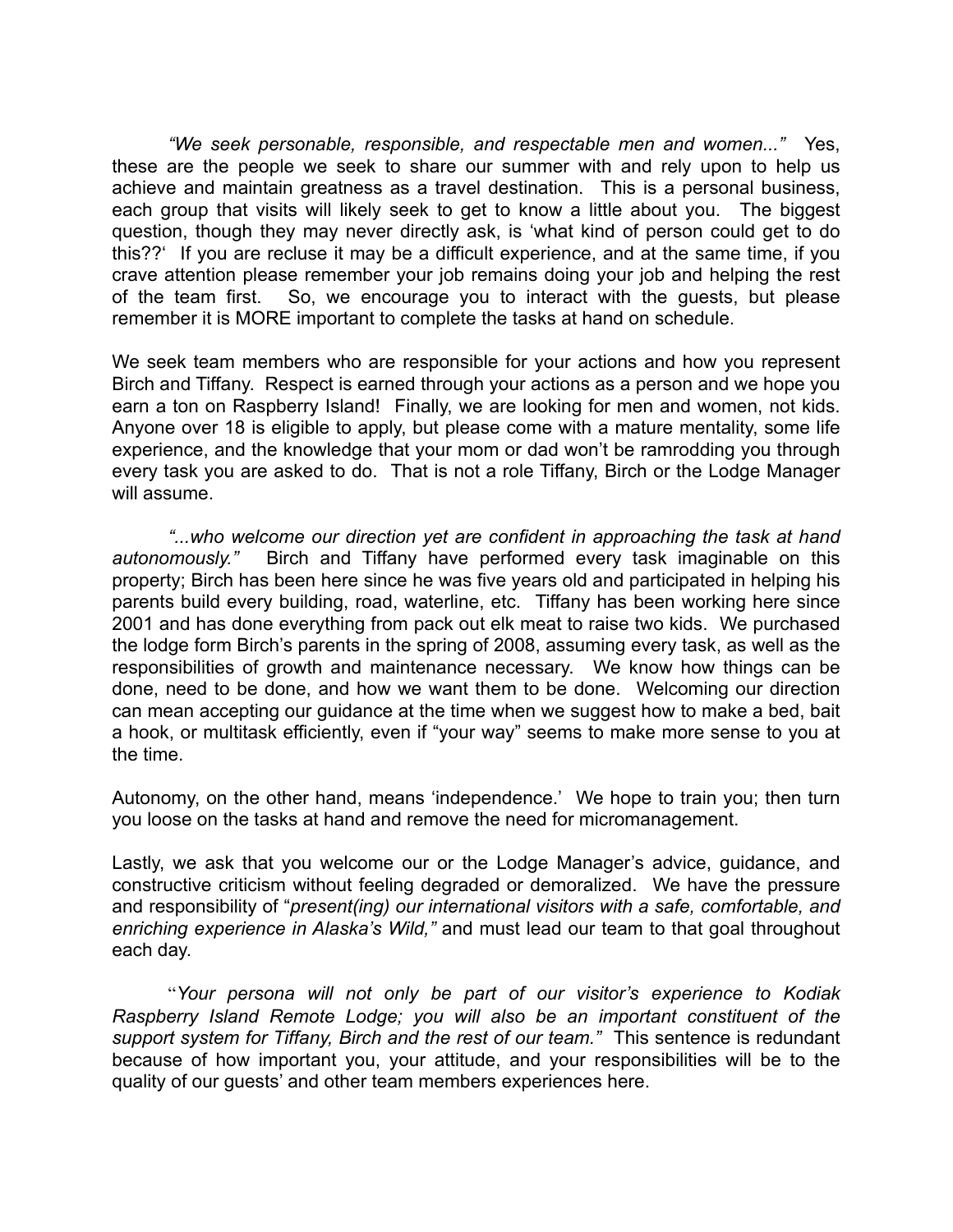# *Understand what you*'*re ge*tt*ing yourself in*to*:*

We are honored to receive a quantity of employment applications every year during our hiring season, and of course a select few join us for a time on Raspberry Island. Some of our team members return to help us in following years, and some unfortunately quit before term's end. Positive experiences seem to be a result of preemptive communication; thus this lengthy Employee Handbook and Job Description. It is so important to please thoroughly read through each before applying. You will be investing significantly into this commitment if you're hired, both financially in airfare and gear, as well as sacrificing the opportunity to be elsewhere. In turn we, we will be investing in you; relying on you to fulfill your responsibilities to Kodiak Raspberry Island Remote Lodge, the other members of your team, and especially to the guests visiting us.

We do our best to outline what we expect of you, and what you can expect in return. We understand that for many of you this lifestyle and location is vastly different to what you may be used to, however, you should know before arriving what your basic job duties will be and what opportunities you'll have during your free time. Please, please read through this handbook and Job Description *before* you apply for a job! If this lifestyle still looks exciting to you, we encourage your application, and hope to meet you on Raspberry Island.

**Please don't be offended if Birch and Tiffany take time off and go have fun while you work.** As our business matures we have the opportunity to employ a larger team and a Lodge Manager to do much of the work the two of us used to do. We are proud of the fact that we are able to offer these opportunities and positions to additional team members, which in turn frees us up to enjoy our home and surrounding environment. If you expect us to be working along side you, this job is likely not the right fit for you.

# *Job Descrip*ti*on:*

Accompanying this Employee Handbook is the Job Description or Job Descriptions overviewing the position(s) we are offering for the upcoming season. Please review the Job Description thoroughly as it does a good job outlining what we expect of you and what you can expect in return. If you have *any* questions regarding the Job Description, this handbook, or any other thoughts or concerns before you commit to yourself, and to us, a summer on Raspberry Island, we encourage you ask them! Please remember, as an employee of Kodiak Raspberry Island Remote Lodge, we will expect you to work hard, take ownership of the position you have applied for, and pride in the property and experience we as a team are presenting to our guests.

The Job Description outlines general duties, as well as *"other duties as assigned, (and) may involve construction, painting, ditch-digging, sanding, engine maintenance and repair, trail brushing, and so on."* You will likely be asked to participate and/or perform projects outside of your normal routine as needed. It is also important to note that your normal routine will likely be interrupted and you may be asked to fill in or assume a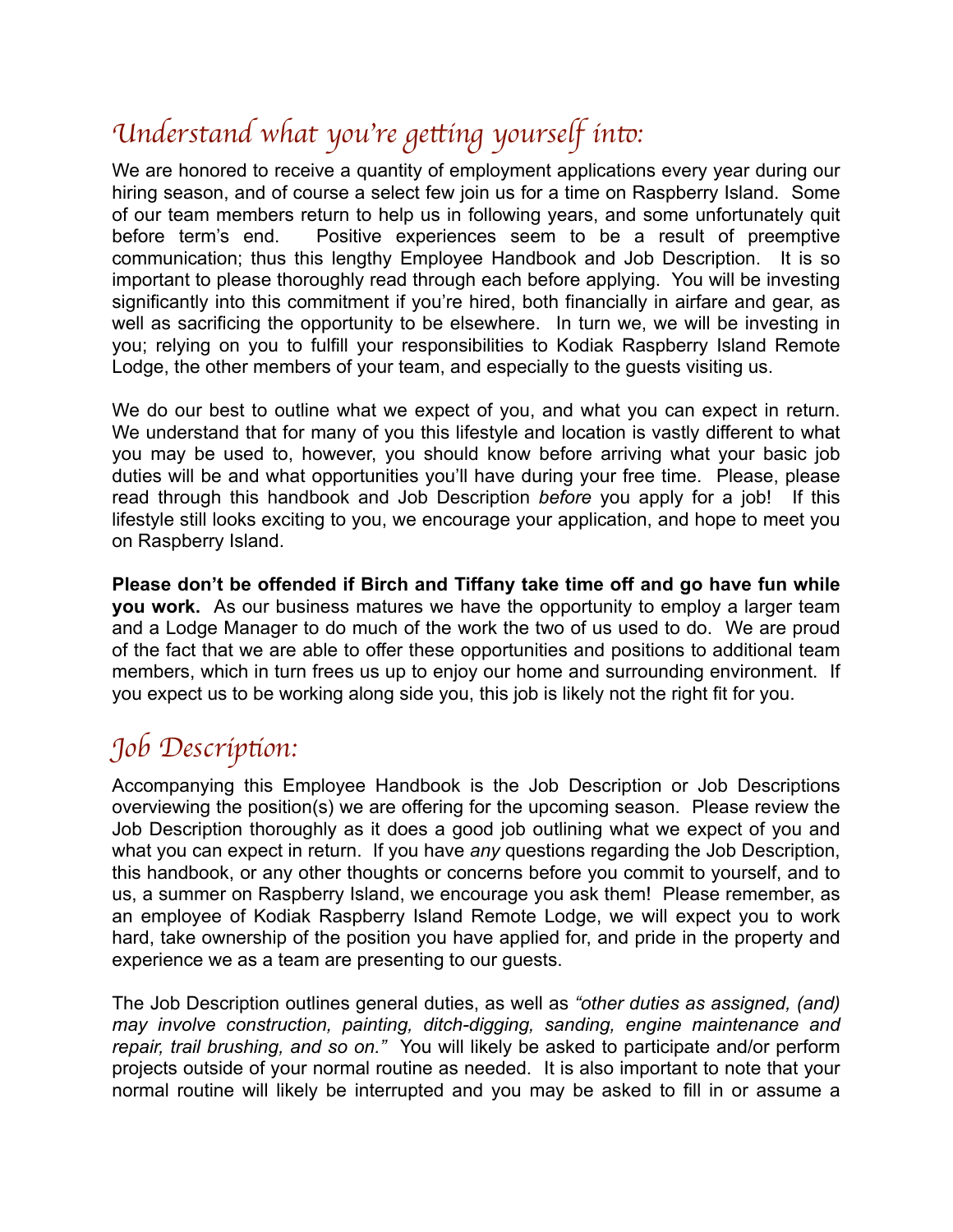different role if needed throughout the summer. For example, if you are scheduled to guide for the day, yet we have a minimal load of visiting clientele, we may ask you to stay home and paint a cabin or mow the lawn. Or, if another staff member is sick, you may be asked to assume their tasks while they're unavailable. Please approach flexibility with a good attitude.

Next, the Job Description asks to "*Please approach this position and lifestyle with flexibility, as change, due to weather, specific guests' requirements, equipment problems, and so on, can interrupt day to day routine."* This is truly important as we are constantly changing plans due to weather and other circumstances as mentioned above. A kayak trip may be turned into a hiking trip if weather prevents us from safely going out on the water, groups may be delayed upon arrival and departure, and mechanical failure could require maintenance help into the night. Please be ready to help as needed and flexible as things change. It is impossible to foresee any mishaps yet to happen and ask for your understanding at the time.

The Job Description may request you 'cover' for another position while that team member enjoys their day off. You will still perform your daily duties, and shoulder some of theirs, as well. In this case, only the core responsibilities will be passed on, for example, if you are covering for the Outdoor Camp Hand, you will be asked to make guest lunches for the day, yet will likely not be asked to mow the lawn or paint a cabin; something that can wait till the following day when the Outdoor Camp Hand returns to work. Focusing on the core responsibilities of both positions should ensure that each task will be complete within the given timeframe.

You will need to have the requested 'special licenses needed' outlined in each job description **before** arriving on Raspberry Island.

## *Arrival and Training:*

The job description indicates when the position will begin and conclude. You will be expected to provide your own transportation to Kodiak City, likely through Anchorage, Alaska. There is one commercial airline serving Kodiak: Alaska Airlines [www.alaskaair.com](http://www.alaskaair.com). We can recommend exact flights that will minimize your time in Kodiak between the lodge and your departing flight if/when you are selected for the position. As the job description mentions, we will provide transportation between the lodge and Kodiak City if you are able to accommodate our preexisting schedule.

The majority of your training will be on the job. Our goal is to attract employees who will already have experience in at least some of these categories. We expect our team to have the majority of our routine down in under two weeks, and will always be immediately available for questions and direction.

#### *Compensa*ti*on:*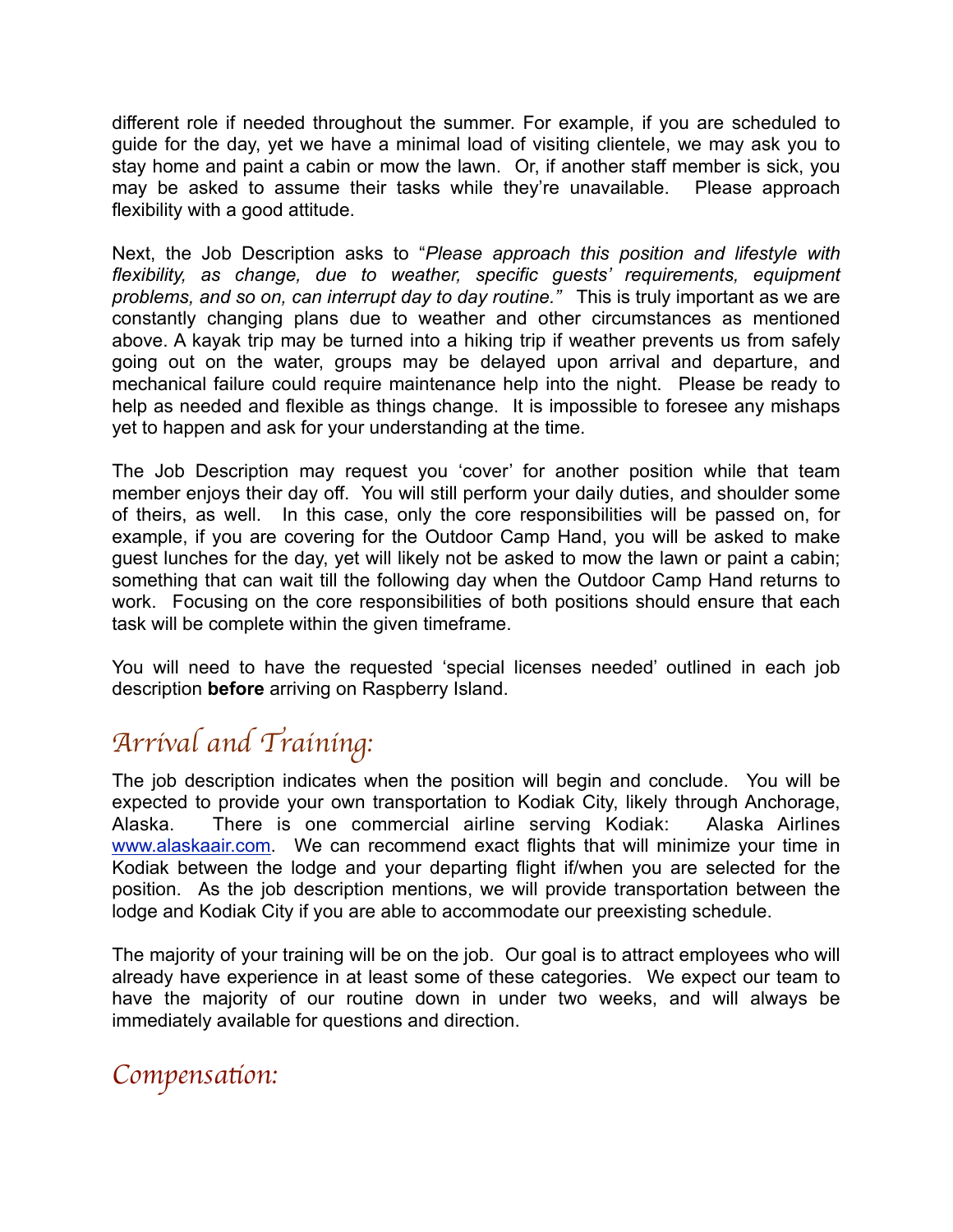Your compensatory package is outlined in the job description. The financial formula follows the Alaska Department of Labor's hourly wage laws. However, we are offering a weekly rate, based on a maximum amount of time worked; *if you accomplish your responsibilities before the stated "clock out" time, you will still be paid for the hours we've committed to you.* For example, if your Job Description indicates that your shift concludes at 9:00p.m., and you finish your work at 8:30 p.m., you will still be paid as though you worked up to 9:00 p.m. **You are still expected to check in with management to ensure your duties, including "other duties as assigned," are complete before you clock out early and receive full compensation.** With this policy we hope to A) give you a solid idea of how much you'll make during the season, as well as B) encourage efficiency when getting your job done without getting financially penalized for completing your tasks early.

According to state law, we will pay you the overtime wage appropriate to your compensatory package if you work more than the hours listed on your job description. However, please know that the amount of time we have listed is a conservative representation of what we feel is needed to complete your responsibilities. In the event you require more time than we allocate in the Job Description, we will do our best to work with you in training and redirection to ensure you're handling your various tasks efficiently.

## *Room; Sta*f *Cabin:*

Our staff cabin is a duplex located on the edge of the property. One side has one small stateroom/bedroom with a queen sized bed, and a common room with a set of built in twin-sized bunk beds. The other side has a common room with two sets of built in twinsized bunk beds. Each side has a thermostatically controlled heater and a private bathroom with shower, toilet, and vanity. The beds come equipped with comfortable mattresses, flannel sheets, pillows, and plenty of wool blankets. We also provide bath towels, hand towels, and wash cloths. Between each side of the duplex is a staff laundry room/gear room. With a full team plus transient help the staff cabin can get *very small*. We expect each of our team members to maintain a tidy living environment, respect our belongings and property, and to respect the other people living in the staff cabin. Many high end lodges in Alaska offer their staff a wall tent and outhouse, with shared community shower.

We also offer the three bedrooms upstairs in the main lodge, one will be occupied by the Lodge Manager, and the other two are offered first to the Lodge Cook and Indoor Camp Hand. There is a small ½ bathroom upstairs, along with staff lounge (available to those living in the lodge). Downstairs in the main lodge is the main bathroom (guests may also use toilet) and shower, washer/dryer, etc.

We subscribe to Mircocom commercial satellite internet for nearly \$400/month. While we have an unlimited connection cap, our bandwidth is limited, meaning every additional user slows down the internet speed. Since the majority of our team is 'clocked on' in the mornings, we will shut off our guest network until noon each day,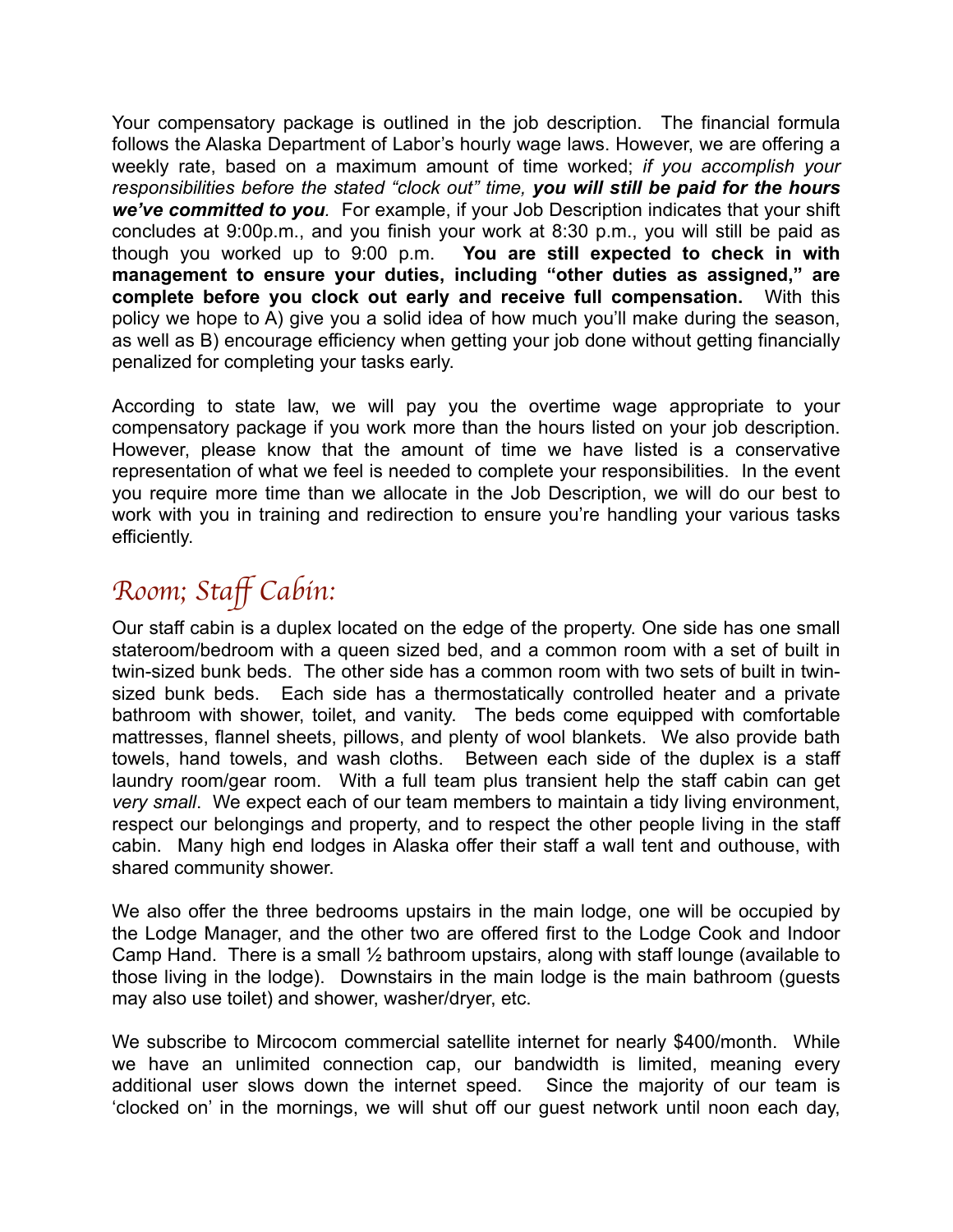ensuring we have the internet capacity to complete our daily office work. The rest of the time you are welcome to use the internet as much as you'd like, including Skype and FaceTime etc. We do recommend bringing pre-downloaded music and movies; streaming movies and/or music both slows down the internet for other users as well as may not even work if other folks are using the internet. We do request mobile device and computer usage is limited to just music during your working hours (we'll elaborate on this further below).

Our team is encouraged to dine with guests on your days off, and meals are superb, featuring fresh Alaskan Seafood, prime steaks, fresh made bread and desserts-- everything we feed our guests. Applicants with special dietary concerns are required to purchase and prepare their own food if it is different from what we typically serve our guests and staff. Staff members not enjoying their day off may be required to eat separate meals and/or at separate times from the guests.

Unless you are guiding, working in the field, you are on your own for lunch. Cook does not provide lunches for the rest of the staff; please help yourself to sandwich supplies, make your own hot lunch, or heat up left overs. It is imperative that you clean up after yourself when through with lunch; it is not the rest of the staff's job to clean up after you.

# *Board; Food and Drink provided:*

Room and board is provided, included in your compensatory package, and as we've discussed "room" previously, here is how we present "board." Please understand that transportation and economic limitations restrict an open account at our local grocery store. Everything that comes to Raspberry Island is by plane or boat. The smallest plane available costs us \$560/hour.

We provide the following. If it is not on the list you are expected to buy whatever items you prefer.

- Three meals a day. While our team are encouraged to dine with us and our guests, team members may be required to eat separate meals and/or at separate times from the guests, depending on schedule and seat availability at our dining tables. Lunches are your responsibility to prepare for yourself and may include left overs, a hot lunch from scratch, or a sandwich. Please clean up after yourself. If you are guiding, your field lunch/sandwich will be prepared for you by the team member in charge of guests' field lunches.
- Snacks. We typically have an ample supply of fruit and trail mix on hand, as well as left overs in the fridge.
- Milk, juice, and clean, cold water. We typically serve juice with breakfast and have milk and of course water available throughout the day.
- Soda-pop. We provide one case of canned soda per staff member according to your choice per month. We do not provide energy drinks or bottled juices, etc.
- Beer and/or wine. We invite you to enjoy up to two beers or glasses of wine in the evening if you are legally able to consume alcohol and it doesn't affect your character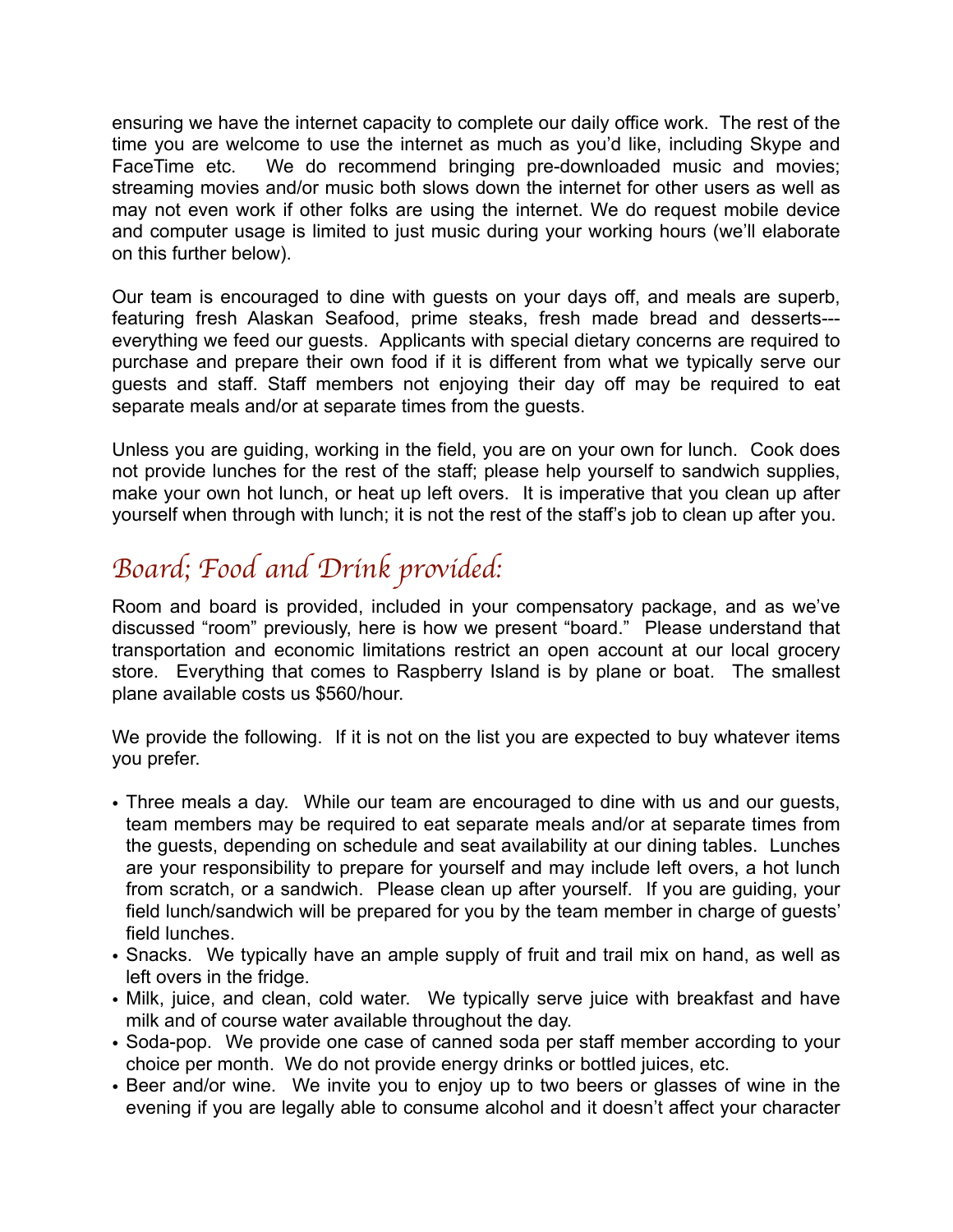or ability to participate as an effective member of the team. You may purchase your own alcohol if you need more than two beers/glasses of wine per evening.

As we use up groceries it is imperative that the kitchen team is notified as our supply gets low. For example, if you eat three apples one day, and notice two left, please let them know so we can put apples on the next grocery order. Each order is e mailed to a store in Kodiak, where it is shopped and boxed by their staff. The order will then come out to the island by plane or boat, typically a few days or more after the order is placed. Next, if you see only five apples left, and know the next grocery order won't arrive for a few days, please don't eat three in one day; really, our focus is on our guests. We invite you to ask the kitchen team to order more apples than last time in their next order, so there is enough for everyone.

We provide our quests with, but not our staff:

- Hors D'oeuvres. Every night our kitchen team prepares a delicious hors d'oeuvre that fills the room with tantalizing odors. There simply isn't enough for everyone, I'm sorry, we ask that our staff please leave the hors d'oeuvres for the guests, at least until the guests are seated for dinner.
- Special Diet. Applicants with special dietary concerns are required to purchase and prepare their own food if it is different from what we typically serve.

Please respect the above. We make multiple grocery orders each week and if you need anything feel free to add it to the list, and we can either accept cash for your order or deduct your purchases from your monthly pay. Please understand that all of our groceries and other supplies are flown or boated out to the lodge. Weight and space is an issue; for example it is difficult and expensive for us to transport soda pop. If you're addicted to Pepsi and need a six pack a day it won't happen on Raspberry Island (unless you hire your own plane to fly it out to you). Sure, the boat can hold more, but it typically has six guests on board, plus luggage, plus standard supplies, plus fuel (we pack over three thousand pounds of fuel alone).

During your days off we invite you to dine with the guests. During your days 'on,' however, limitations may dictate that you eat different meals, at different times, and different locations than the guests. For example, on King Crab night, you may be served something other than King Crab. Or, if we have 15 guests here, you may be asked to eat before or after the guests eat, or in the kitchen to ensure there is enough room at the dinner tables for our paying guests. You may also request an alternate meal, if you're getting sick of, say halibut; believe us, a hot, cheesy, meat lover's pizza with a stuffed crust REALLY starts to look good by mid July!

# *End of Term Bonus:*

We offer an end of term bonus, outlined in the Job Description, as part of your compensatory package.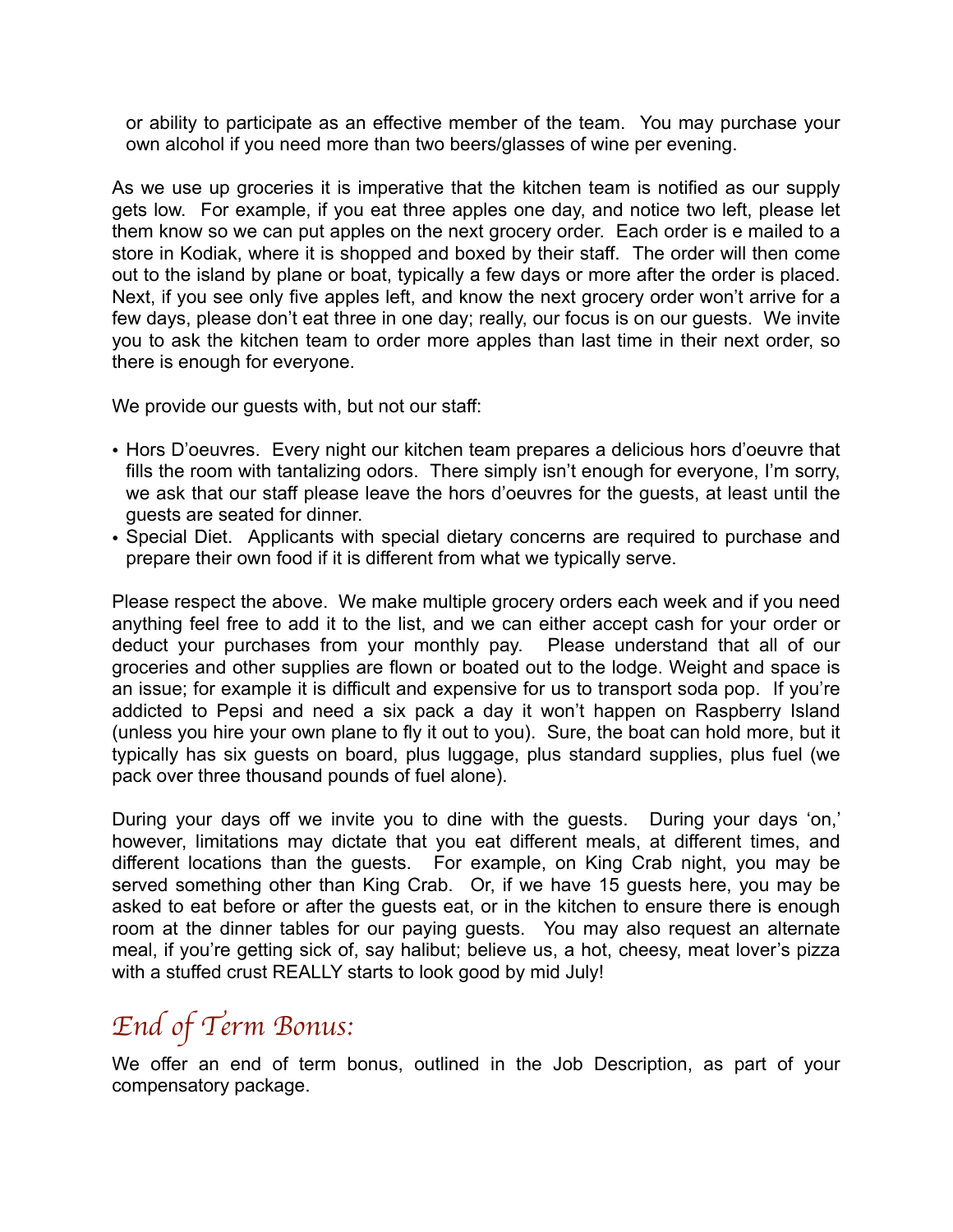- You will earn the bonus if you work with us through the pre determined close of employment.
- You will not earn the bonus if you quit or are fired before the end of the term. It is our hope that preemptive communications, starting with the Job Description and this Employee Handbook, through a positive working relationship with you throughout the season, will result in a fruitful and enriching experience on Raspberry Island, and an invitation to work with us again in the future.
- Tardiness/showing up late and/or unprepared for work on time is a very sensitive topic for Tiffany and Birch. If you show up late and/or unprepared for work deductions will be drawn from your end of season bonus as outlined in your job description.
- If the staff cabin isn't detailed before your departure, ready for the next term team, a portion of your end of season bonus will be subtracted from your end of season bonus, as defined in your job description.
- If our belongings are damaged while you use them during your non-working hours, for example kayaks lost on your day off, interior of our crew cabin damaged, etc., the replacement value of those items will be drawn from your end of season bonus. You may be expected to make up the difference from your pay check if the item value exceeds your bonus, per owner discretion.

# *Cleaning* th*e Sta*f *Cabin/Lodge Sta*f *Rooms at Term*'*s End:*

Part of your end of term bonus may be withheld if your room/living space isn't cleaned at the end of your term. We ask the departing team to please follow these guidelines prior to your departure to ensure you receive your entire bonus. As a team, please:

- Wash your sheets/blankets/towels/bathroom rug. If time allows, please re-make your bed.
- Vacuum the floor, furniture, and windowsills.
- Remove every article of clothing, toiletry, and collected items (rocks, sticks, feathers, shells, etc) you might have accumulated during the term. Unfortunately leftover shampoos etc will freeze over the winter and make a mess. If you feel the item may have value to future team members and want to leave it with us, please check with Tiffany (or if you are a member of the first term team, ask the arriving second term team) to see if we want/need it.
- Spotlessly clean the bathroom, including the floor, toilet, shower, shower drain cover, vanity/sink, and mirror.
- Empty the garbage.
- Dust
- Wash the inside of the windows.
- Sweep steps and porch.
- Yard around the Staff Cabin (garbage, collected shells, sticks, etc).
- Anything else that is out of place and a deterrent to the next arriving team.

# *Tips and Gratui*ti*es:*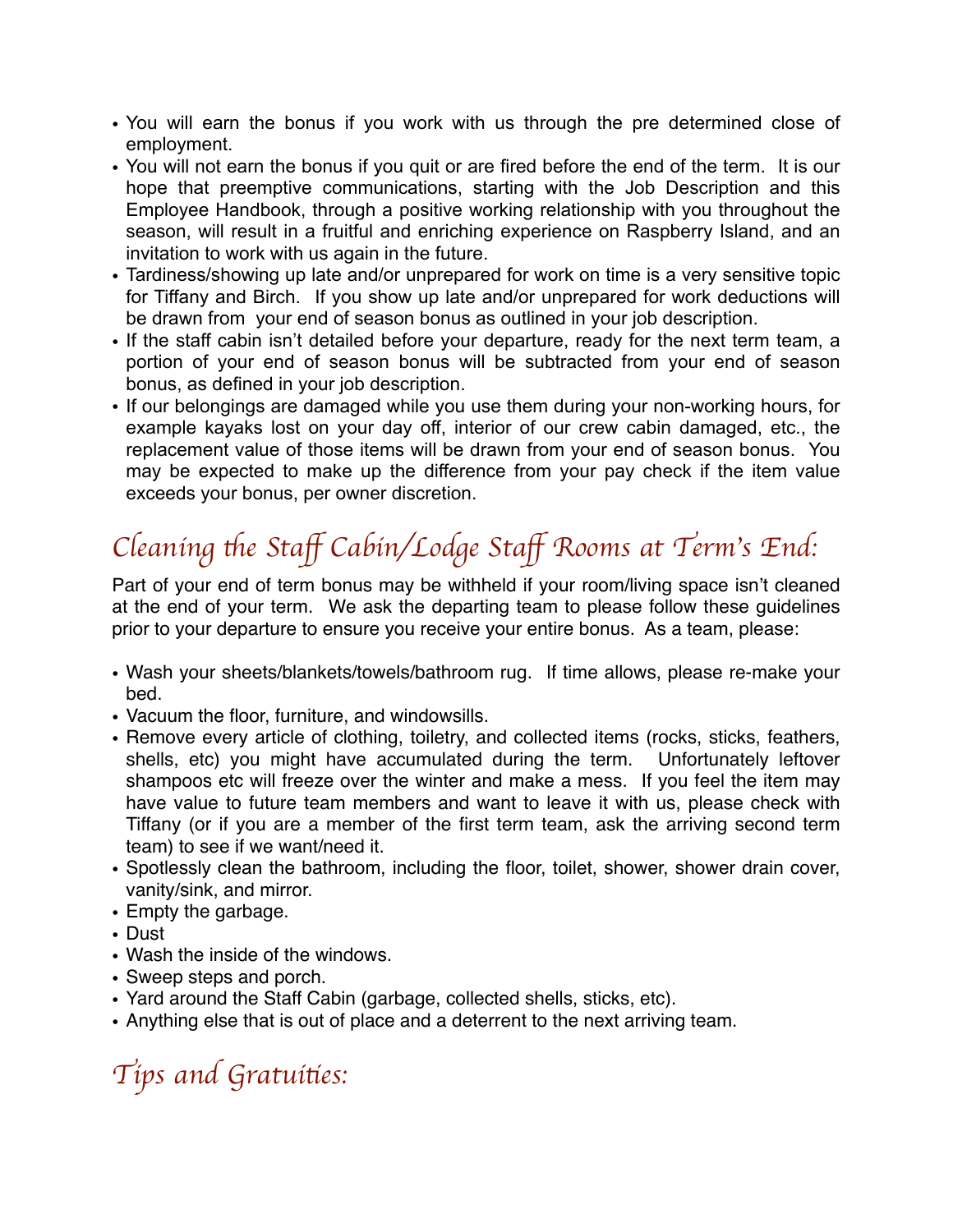Our published tipping policy states:

"Tipping/Gratuities: Many of our guests ask us about 'tipping.' First, you should know we feel our packages are priced fairly and we never expect a tip or gratuity--we appreciate your confidence in us and thank YOU for enjoying your vacation here on Raspberry Island with us. The best compliment you can give us is to visit us again in the future or tell your friends about us if they are considering a vacation to Alaska.

That being said, if you would still like to extend an extra gift to us and/or our crew, gratuities are always appreciated. You are welcome to either tip the lodge, which will be divided equally among the staff, including Tiffany and I, or you may tip staff individually. Average gratuities seem to be between three and ten percent of the total package. Please note that we are not budgeted to tip our sub contractors, like boat captains other than Birch, or your pilot for flight out to Raspberry or a fly out sightsee or bear view, so please feel free to tip them directly if you so choose."

Many of our guests DO choose to tip, and is an important part of our lodge team's income. However, it is important for our guests to know that we never expect a gratuity, and should they choose to do so, any gift is above and beyond what we expect of them.

# *Your Time O*ff*:*

The number of days off you'll have per week is outlined in our job description, and the day(s) off you have are variable and relate to our guest calendar, and will not always be the same day(s) every week. It is important for us to point out that your time off doesn't mean you are now a candidate for the fully guided activities you see on our website that our guests are participating in. If that is the experience you are looking for, it will be better for you to come as a paying guest versus a paid employee. Here are some of the things you can do with your time off:

There are nearly unlimited kayaking and hiking opportunities right here from the lodge. Walks up the mountain behind the lodge, or along the coast, provide opportunities to spot a variety of flora and fauna throughout the summer and as the season changes. Our trusty dog Dakota is always up for a good hike, whether it's with you, or along the coast as you paddle a kayak. You are also invited to join guided kayak or hiking trips with the guests if the guide in charge of the trip invites you along.

There are a number of fishing opportunities nearby. You may fish from the beach in front of the lodge, fish from a kayak, or paddle to a nearby river. Please understand that we are not located on the edge of a river packed full of hungry trophy Rainbow Trout or voraciously feeding Silver Salmon. We are, however, about 7 miles away from a river that holds some small Rainbows and Dolley Varden, as well as Sockeye, Pink, and Coho Salmon at various times of the year. Next, there are two other rivers, one about 3 miles away and the other about 5 miles away, that each host Pink and Coho Returns. Each are accessible by kayak. The fishing from the beaches directly in front of the lodge is not very productive, and weather plays an important roll in where you can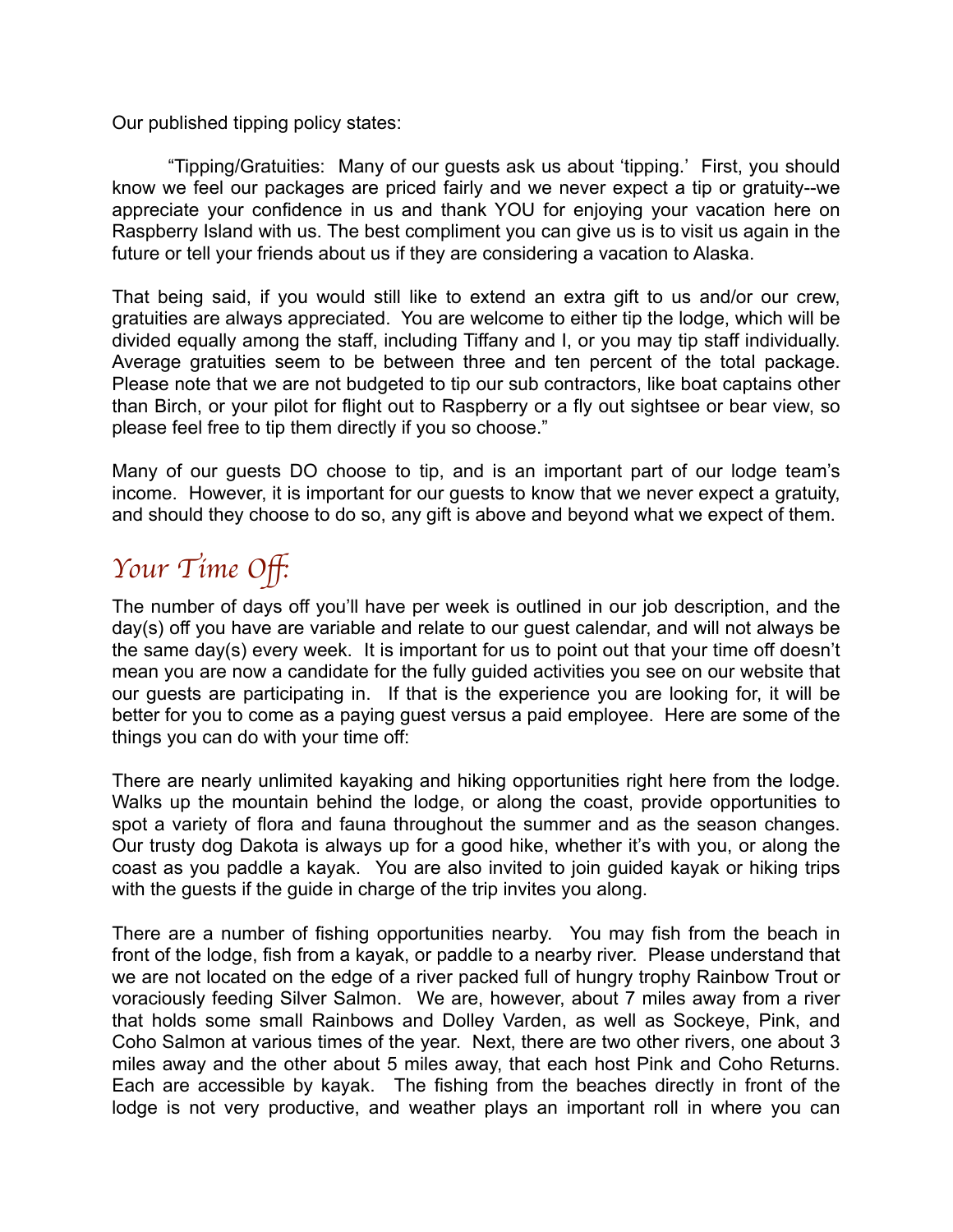kayak to. If you are hoping to hit the river for a few hours after work in the evening Kodiak Raspberry Island Remote Lodge isn't the place to do this. Please bring your own gear, including rods, reels, and terminal tackle. We recommend 6-8wt fly rods, light spinning gear, and a heavier spinning rod or bait casting rod, at minimum, if you'd like to try for halibut from the kayak. We reserve the few slots on our fishing boats for our paying guests; they are not available for the staff. Also, it is usually impossible to get dropped off somewhere by one of the fishing boats, as the time taken to do so will compromise the fishing day.

Time off is a great time to catch up on your rest, or connect with family or friends through e mail, Face Book, Twitter, letter writing, etc. Perhaps you paint, write, scrapbook, enjoy reading, or just relaxing in the middle of some of Alaska's most pristine wilderness. We also have a large video collection; there is a TV and DVD player in your cabin. Due to our limited internet, we encourage you to please bring your own videos and music, already downloaded onto your iPod, phone, or whatever you use, vs planning on streaming them like you can do in the 'real world.'

You will be able to reserve a fly out bear view at cost (\$550) if there is a seat available.

Use of our gear is a privilege not a right; please take care of it and return it clean and ready for our guests' use. You will be responsible for anything broken or lost while you are using it during your time off. For example, if you kayak out to a beach, pull the kayak up and go for a hike, and return to find the tide has risen and taken away our kayak, you will be responsible for replacing it (and the paddle, life jacket, skirt, VHF radio, etc). You are expected to bring your own rain gear, hiking shoes, etc.

Please do not ask to arrive at Kodiak Raspberry Island Remote Lodge before your term of employment starts or to depart at a date beyond your final day working with us.

# *Living/Working with other Team Members:*

This is a complex living and working environment, with individuals joining us from across the country each season to experience the rich diversity of working in Remote Alaska, the unbounded beauty of the land that surrounds our small footprint here, and the opportunity for income while doing so. You will be fully immersed in this job and lifestyle with people you have likely never met. Relationships will be built as we move through the season, and can range from incredibly positive to, unfortunately, unviable. We are all different and Tiffany and I certainly encourage a harmonious team. It is our expectation, irregardless of how individuals end up melding and cohabitating over the course of our short season, that each member of the team is respectful of each other's role in the team.

We ALL work very hard, some work longer hours than others, some are positioned in front of our guests, some of us work more 'behind the scenes.' Irregardless of your responsibilities, we have created your job description as an incredibly important part of what we must do here on Raspberry Island; no other member of the team will be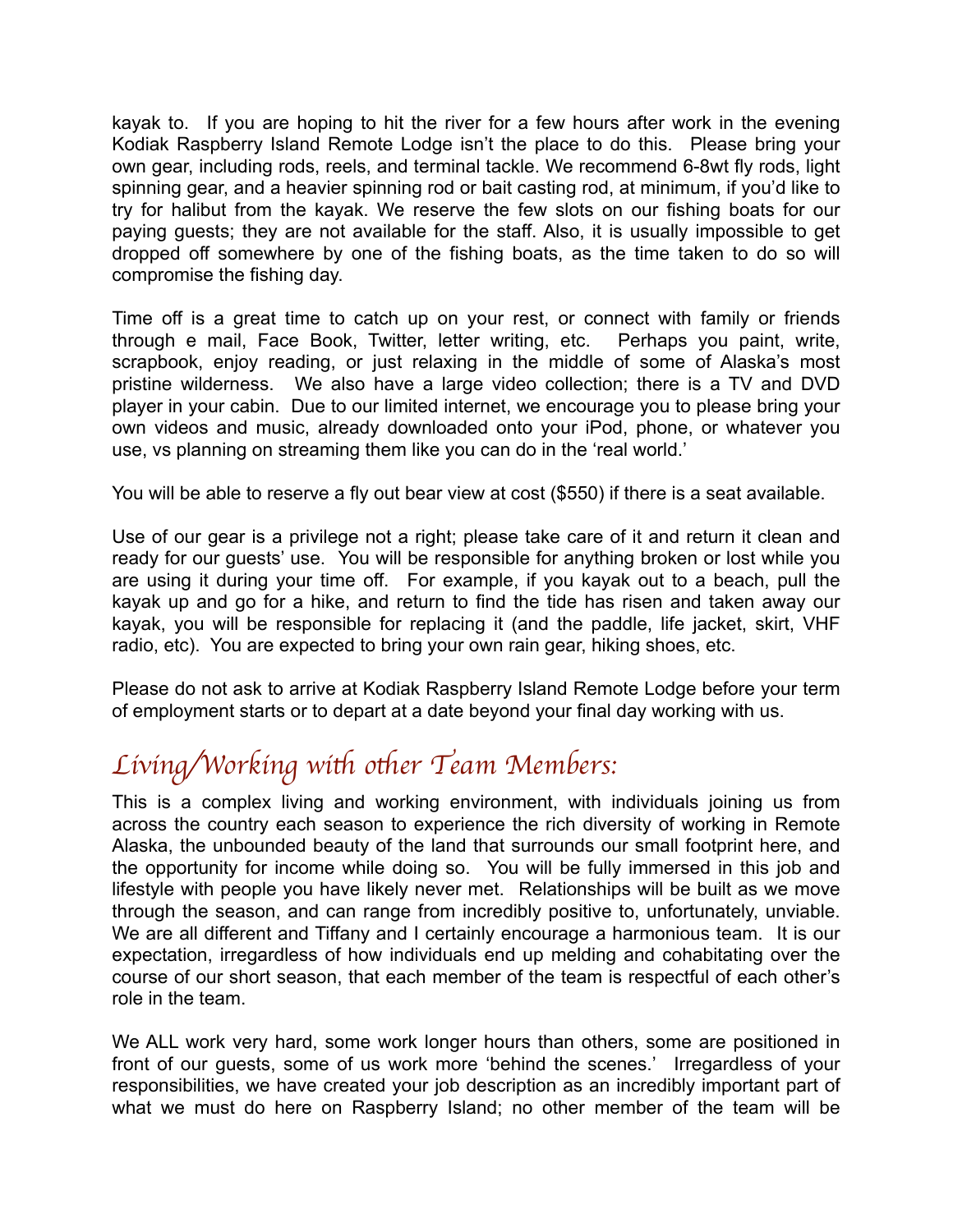contributing to what we ask of you at that time. Ultimately, please be kind, responsible, and respectful of your other team members, knowing they also have a role as specific and as vitally important as yours in the team that represents what we do for our guests and each other.

IF you have issues with another team member, we encourage an open dialogue with the Lodge Manager, Tiffany, and/or Birch, and hopefully the issue can be resolved. Ultimately, if there IS a potential personality conflict with another team member, we encourage you to focus on the positive, enjoy your time here, have fun! and maintain your professionalism in your career and as a person.

# *Our Expectations/Working with Birch and Tiffany:*

Our job is to serve our customers, "...*present(ing) our international visitors with a safe, comfortable, and enriching experience in Alaska's Wild."* You are here to help us do it. Our team is picked from a number of applicants and our trust and investment in you is significant. Preparing this handbook, job description, investing in advertising to present you with the chance to read them and apply for this position is just the beginning of what we have done and are doing to provide you with this opportunity. This lodge and business are a year round occupation for Tiffany and Birch; a family business started in 1983 by Birch's parents. *Everything* on this property has been built by the Robbins family, whether it be by Birch's parents or by Birch and Tiffany, and is precious to us. All of our equipment has been accumulated over the years and paid for with our own money. We expect respect and demand that our property will be treated responsibly and our belongings cared for. Our guests are the life blood of our business and the income we receive from them allows us to pay our bills, our employees, and continue this life style. We expect they will be treated respectfully, both directly and indirectly. Indirectly means the tasks assigned to our team while Tiffany and Birch "*present our international visitors with a safe, comfortable, and enriching experience in Alaska's Wild,"* will be fully completed, both efficiently and on time.

Please don't be offended or feel constructive criticism is negative during your employment. Also, please don't expect redundant compliments or pats on the back from us. Our guests expect greatness from us, we expect greatness from you. You *will*  be reminded, for example, *every meal* to put salt and pepper on the table if you forget*.* Simple tasks like this should be easy to remember, and we don't feel it's necessary to compliment our lodge team for performing simple, repetitive tasks. If you are doing all the jobs we expect you to do in the time allocated, this is par. Just as we shouldn't feel the need to be complimented when we write you a check every month for your services to us.

Look to compliments from our guests, the value of a compliment from an experienced traveler should carry more weight than a compliment from us. However, look to us to direct you to the greatness we expect and MUST present to our clientele. In other words, if our guests indicate you're doing a great job, but you forget to put the salt and pepper on the table, that reflects poorly on us as a whole, and we recognize that while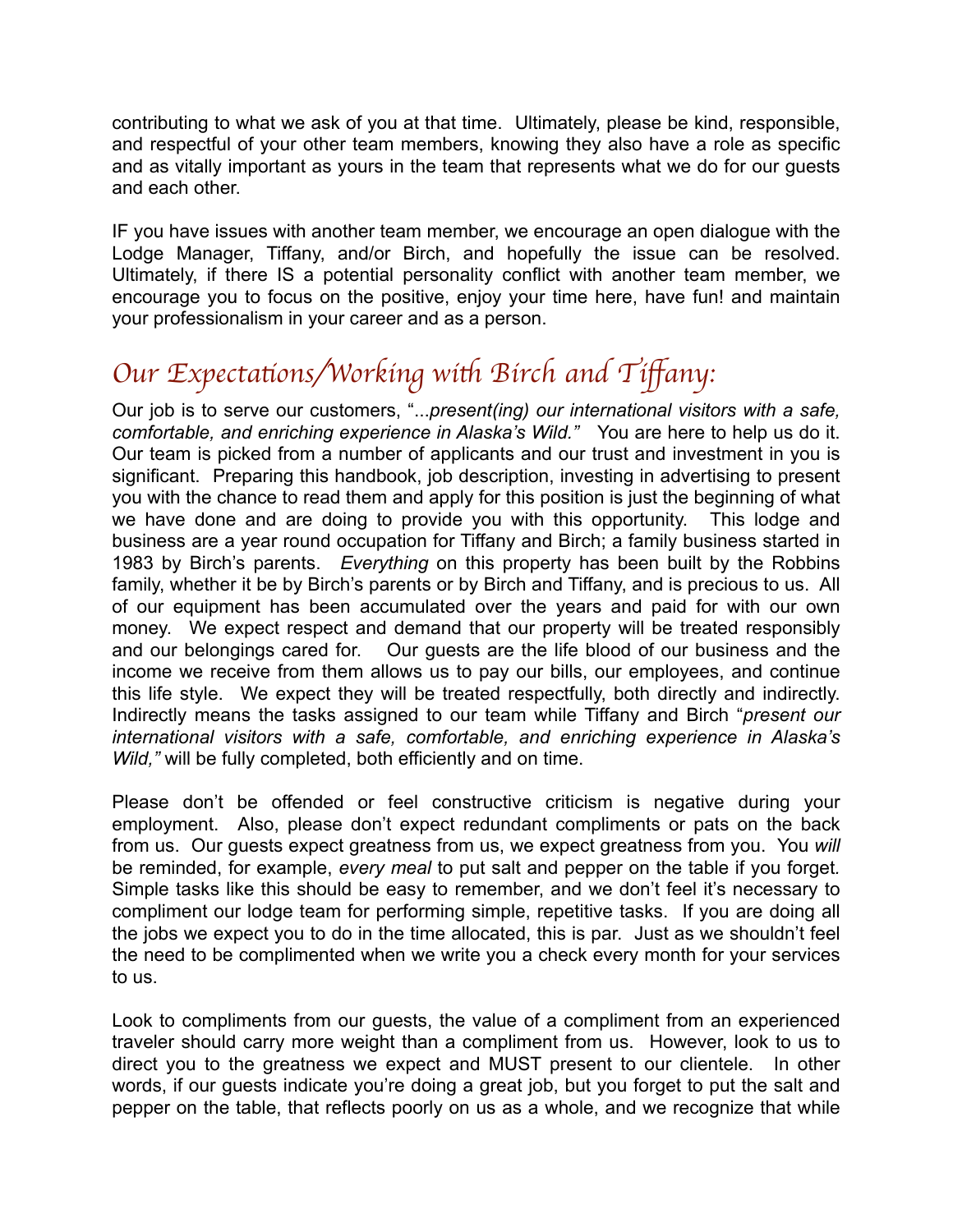the guest may 'overlook' it. Accept the compliment from the guest, but don't assume that the importance of salt and pepper on the table is lessened.

Both of us are very detail oriented; we expect every part of our property to be organized and tidy. All of our ducks-in-a-row, so to speak. If a job is ready to be done, even if it doesn't *need* to be done right away, we like to have it done. Many of these jobs will fall on our lodge team's shoulders. For example, we like to have our guest cabins detailed when the previous occupants depart, even if that cabin won't be occupied for a week. Rather than putting off that task until the last minute, we like to see it done right away. Apart from being organized and ready in advance, it is always beneficial to have a clean, tidy cabin in case a visiting guest decides to peek into that cabin to see what the inside of THAT cabin looks like. Kind of like going to a restaurant and using a dirty bathroom; you wonder what the kitchen where your food is being prepared looks like. Next, many of our jobs are repetitious and may seem unnecessary; for example, wiping off the dining room tables after use before resetting them. They may *look* clean, but it's unprofessional and unsanitary for our guests to sit down at the table that still harbors crumbs, or other debris from the previous meal, that went unnoticed by that member of our team responsible for cleaning and sanitizing the tables. We expect our team to follow these sometime mundane procedures that will help ensure the level of professionalism we expect. *"...safe, comfortable, and enriching experience..."*

We will provide lists and direction for you, however, you shouldn't need them after a few weeks. *"...men and women who welcome our direction yet are confident in approaching the task at hand autonomously."* If you know, for example, you have cabins to clean and the lawn to mow, and it's raining outside, it would make sense to clean the cabins, since wet grass will clog the lawnmower. Or, if vacuum seal bags need to be labeled, and a cabin needs to be painted, and it's sunny out, we expect you to paint the cabin, even though labeling bags may be 'easier.' Next, we expect you to manage your time wisely. For example, if you are 'clocked in,' yet have a few minutes between the 'big items' on your daily list, please get something else done.

Here is a further list of 'pressure points' that negatively affect Birch and Tiffany.

• Facebook, Twitter, etc during working hours. Please do not use your electronic devices for anything other than music during working hours. We do not pay our team to do anything other than help us run our lodge. Perhaps it just takes a second to physically peak at your iPhone to see what's up. Really, you just lost track of what you were thinking about, have to start all over, and whatever was just posted will likely occupy your thoughts for several minutes. Then you forget an ingredient in the Hors D'oeuvre, and ultimately the lodge disappointed an entire group because the Smoked Salmon/Artichoke Dip doesn't have Smoked Salmon in it. Perhaps this example is an exaggeration....it doesn't matter. You have ample free time to keep in touch with the rest of the world and attend to personal issues. *Please* don't keep peaking at your phone/tablet/computer during working hours.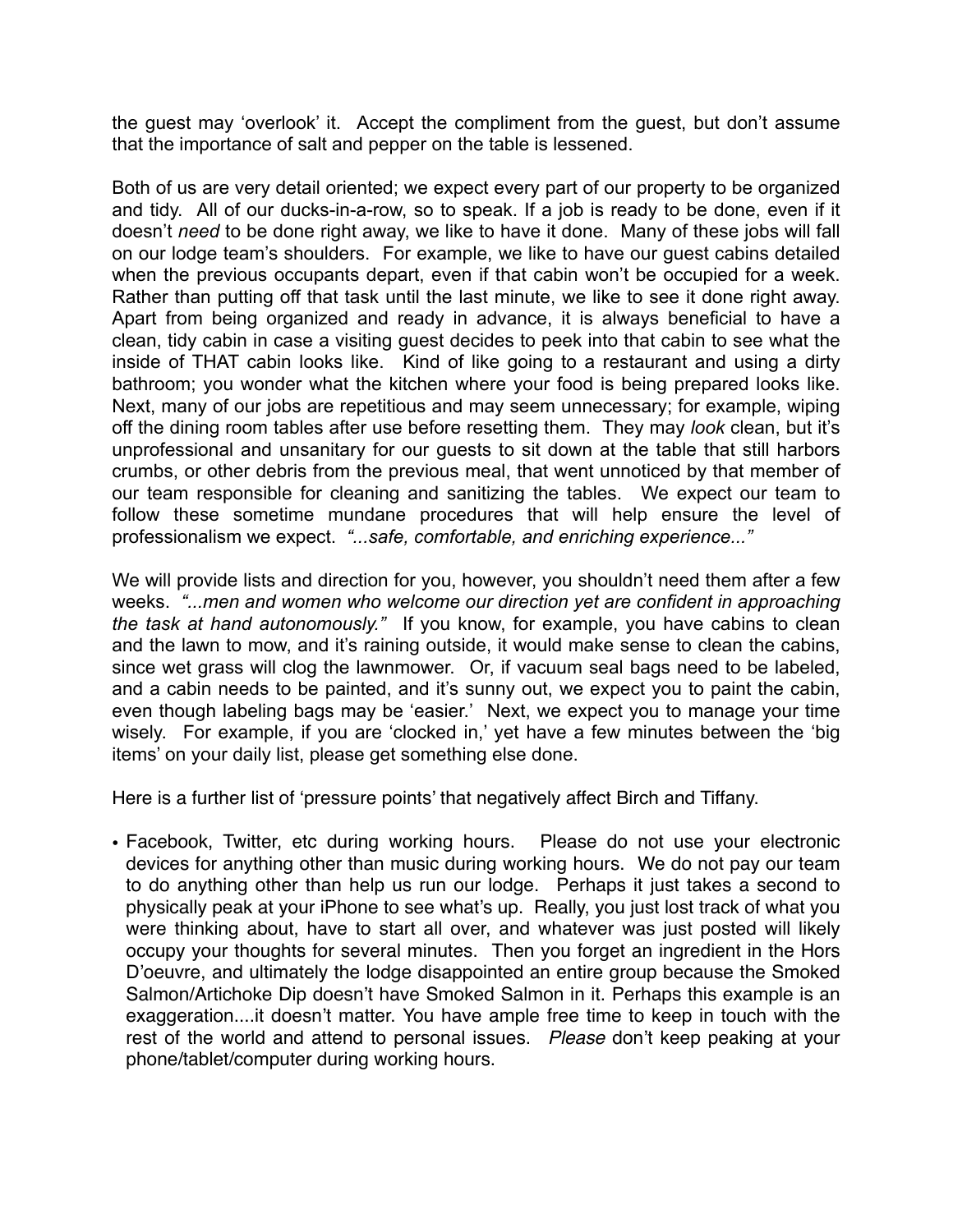- Punctuality. Please bring a reliable alarm clock and/or mobile time piece (like a watch) be prepared to arrive on time, alert and ready to go. That means dressed, clean, and caffeinated. Please don't stumble through our door one minute before you're supposed to help us prepare a gourmet meal for 15 guests paying us \$60,000 to be here for the week and need 3 cups of coffee and half an hour of our time before you're productive. Next, we ask that you are able to monitor the time on your person (with something like a watch, iPod, etc) so you don't have to stop what you're doing and walk into the lodge to see what time it is. If you do not show up to work on time, your end of term bonus may be reduced, per your job description, and you will be asked to take the day off for the remainder of the day. This is important to Tiffany and Birch; and should be the one thing that is easy to do during your relationship with us. Part of your end of term bonus may be withheld, according to your job description, if you can't show up to work on time.
- Arrive to work ON TIME and ready to be productive. You will be penalized, per your job description, if you're not able to show up to work on time. Bring as many alarm clocks as you need to wake yourself up in time to get up, ready, and to work ready to perform as expected. If you have a hard time getting up in the morning, don't stay up so late.
- Slacking and/or soaking the clock, including texting/FaceBooking/YouTubing etc during working hours. Any of your responsibilities that you don't complete are automatically absorbed by the rest of the team. We will not let them go unfinished or undone to our expectations. The 'top shelf' experience we provide must be maintained and Birch, Tiffany and the rest of the team will not appreciate anything less than excellence from each other. If you find yourself caught up with nothing to do, consult with a manager or a list. If you're done early, and nothing else needs to be done, you will still get paid your full day's worth of work; so take advantage of that. Be efficient and work smart.
- Overtime. We have allocated a sufficient amount of time to each job description and pay a weekly rate. If you complete your tasks within or in less than the amount of time given, you will still be paid that weekly rate. However, according to state labor laws, we must pay you overtime if you aren't done on time. We are not budgeted to pay overtime, and do not expect to do so. Please bring strong time management skills and work ethics to this position.
- Drugs, tobacco, alcohol. Illegal drugs shall not be used on our property or at any time during our employment of you. Serving or consuming alcohol to or by a minor is also illegal and not acceptable. Any employee who crosses that line will be released from our employment immediately. Tobacco and Cannabis (we are a non smoking property) and drunkenness are also strongly discouraged.
- Please clean up after yourself! While it is important to keep your living area tidy, please also don't leave dirty lunch dishes for the kitchen team after you make yourself lunch, please don't drink a few swallows out of a Coke and set it down for someone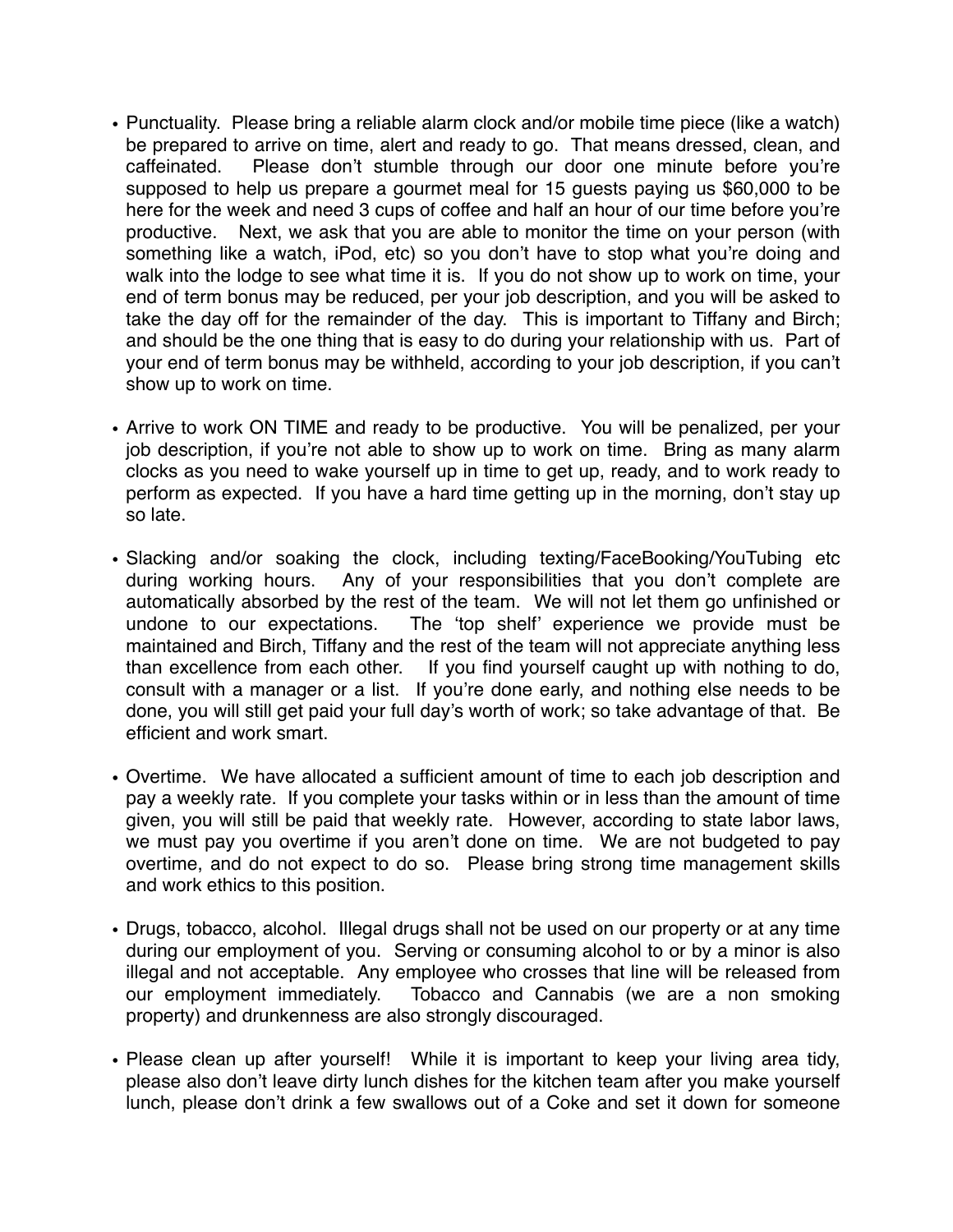else to pour out and discard. In other words, please don't make a mess of our property and create more work for other team members.

## *Dress Code and Appearance:*

Our dress code is casual. The atmosphere we wish to present to our guests is that of 'professional relaxation.' Jeans, sweat shirt or the like are fine, though you may dress more formally if you prefer. Sweat pants, skimpy tops, and *any* dirty laundry is strongly discouraged. After the guests leave for the day's activities you are welcome to work in whatever you feel is most comfortable, but we please ask you to dress in something like jeans and a sweatshirt while guests are on the property.

In some cases, guides won't have time to change from the recommended synthetics worn in the field after breakfast; in this case it is okay to come to breakfast wearing the day's gear.

## *Lodge Rules:*

We have a few basic lodge rules that include our family, team, and guests... essentially everyone visiting our home.

Please, no outdoor shoes on in the lodge. This is, among other things, our home, a restaurant, and a commercial kitchen. Whether your outdoor shoes/boots are 'clean' or not, please take them off in the sunroom or pantry (or before entering either). You are most welcome to bring a pair of slippers or indoor shoes to wear inside if you prefer, especially if your job description places you inside working regularly. That being said, please don't wear your **in**door shoes **out**side…

No lodge dishes outside of the lodge, please. Our lodge mugs and dinnerware are handcrafted by a local potter in Kodiak and are a significant investment. We ask our team and clientele to please use plastic or paper cups for coffee when they depart the lodge; please offer a paper or plastic cup or paper/plastic dinnerware to clientele if they would like to bring a cup of coffee up to their cabin etc. If team members would rather dine outside we are happy to offer paper plates.

This is a non smoking property. If you smoke we please ask that you smoke on one of our beaches; the same goes for our guests.

## *Sick and Emergency Leave:*

If you are sick or injured and unable to perform your daily duties as assigned for more than three days, you will need to get to Kodiak for treatment. You will be responsible for transportation costs to and from Raspberry Island and Kodiak, including hotel/meals/ taxi, just as you would be in the 'real world.' Sick days are unpaid, and sick team members are expected to spend their time resting and recovering. You are also expected to eat in the staff cabin/away from the lodge so your illness does not spread to our guests. If you are too sick to work please communicate with the Lodge Manager, via email, before 5 am so we can plan the day accordingly. Someone will need to take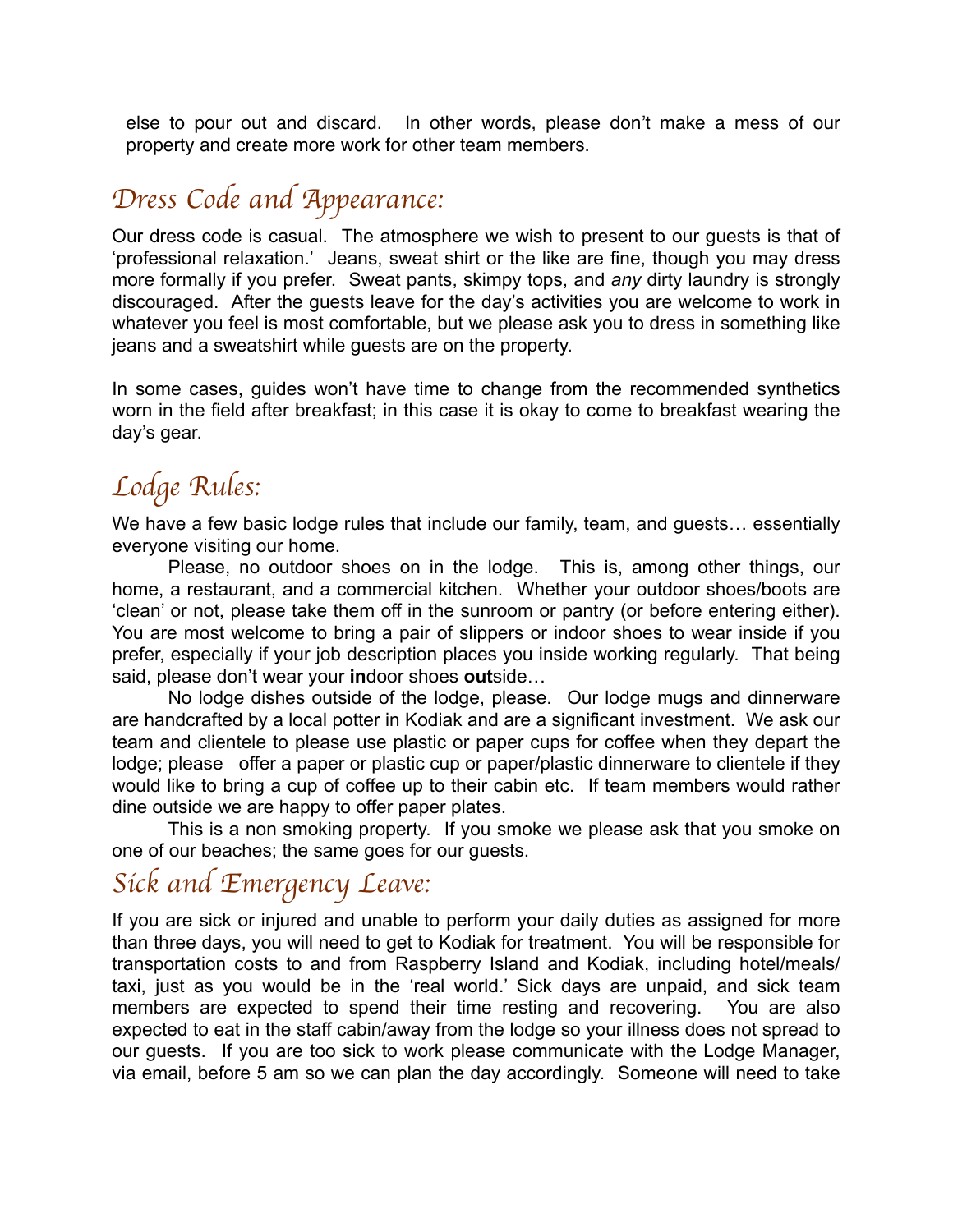over your responsibilities for the day. If you check in as sick, and cannot work in the morning, we will request you take the entire day off to let your body heal.

Please bring your own medication; for example, any prescriptions, antibiotics if you are prone to strep, Benadryl for allergies, or Motrin for aches and pains, band-aids, Neosporin, hand lotion, etc.

Because our season is so short, if illness or injury prevents your prompt return as a productive member of our team, we will have to terminate your employment and look for a replacement to fill your role.

If you need to depart Raspberry Island for an emergency you are welcome to do so. You will be asked to provide your own transportation back to Kodiak if we don't have any existing transportation already scheduled. We will plan your return back to the lodge based on the circumstance and time away required.

As we've already mentioned, we have a very small lodge team and your absence will further burden the rest of the members *"...this position represents an integral member of a tightly woven team..."*

### *Termina*ti*on/Resigna*ti*on:*

In the unfortunate event you quit or are released from employment with us, you will leave on the next available flight. The cost of transportation back to Kodiak will be deducted from your final pay check, which will be mailed to you within two weeks of your last day of work. We encourage open communication to prevent any problems leading up to a premature departure. Alaska is an "at will state," meaning you may quit or can be let go at any time.

#### *Depar*ti*ng:*

The day of departure is typically one of surprise and relief, surprise that the time went by so quickly, and relief to be done. Hopefully, it will be a sad day as well, saying goodbye to new friends, and a happy day, returning home to loved ones.

We will ask for your help towards the end of your term either helping train the new team arriving, or, if you are the 'second shift,' we'll ask for your help cleaning and storing gear for the winter, disassembling the kayaks, fish house, and boats and fishing equipment.

On your day of departure, we expect our team to leave our staff cabin as you found it, detailed and ready for our next team to arrive. Part of your end of term bonus is allocated as a security deposit, ensuring the cabin is clean upon your departure.

Your final pay will be mailed to the address of your preference after your departure from the lodge within two weeks of your last day of work.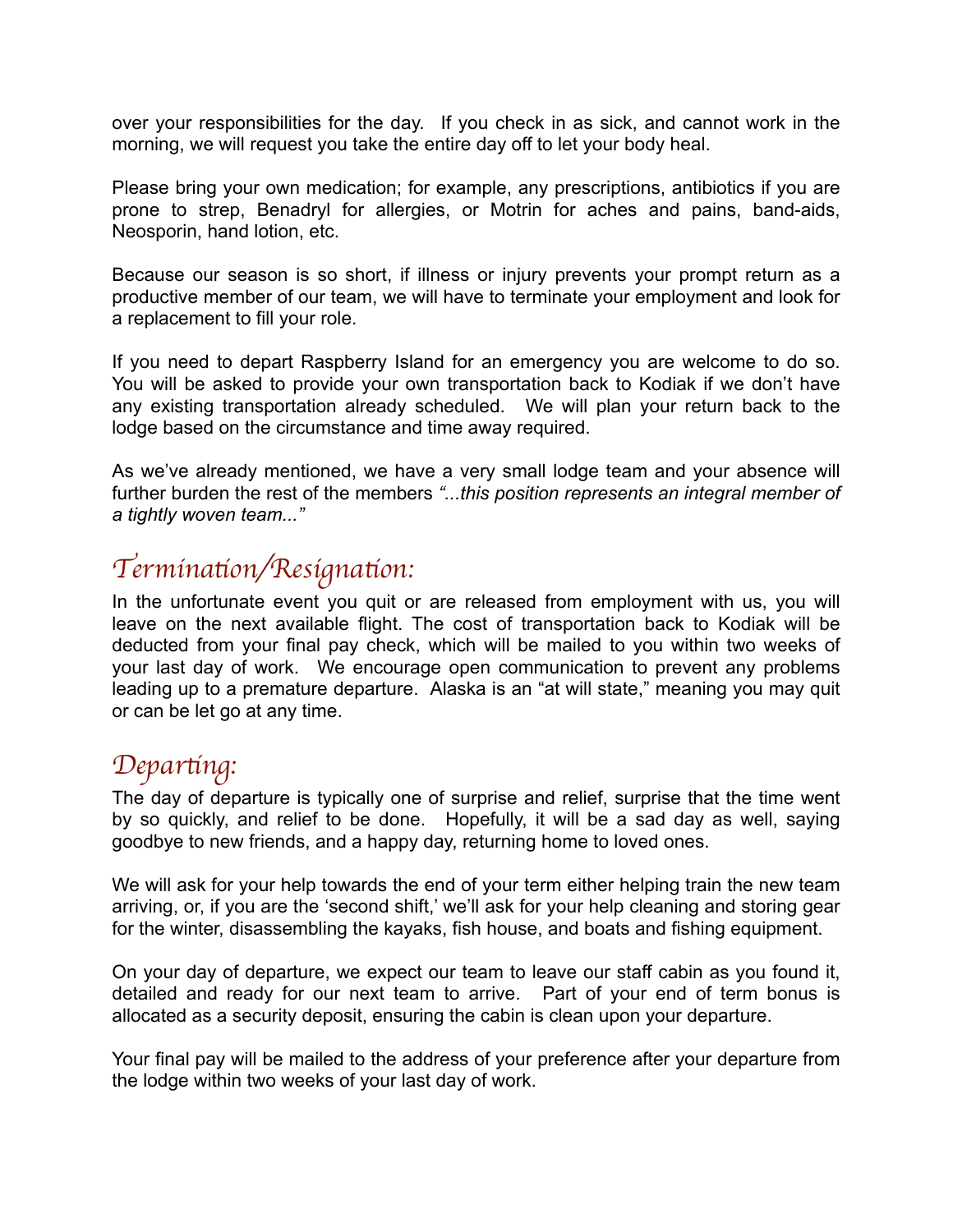## *Past Windfa*ll*s:*

Every year we adjust and expand upon our preseason communication with prospective employees. Working and living on Raspberry Island is a big commitment, and we seek people who will enjoy and benefit from working with us. A harmonious relationship with our employees will lift a large amount of stress off of our shoulders and we hope your expectations are exceeded in how Raspberry Island can benefit you. However, we will be the first to admit that this position and lifestyle isn't for everyone! Here are some past issues that have affected staff negatively, including Birch and Tiffany as employees of Birch's parents. Please understand that we are in no way meaning to insinuate that you will be affected by *any* of the issues below, we're just offering them as past problems our team has individually or collectively gone through.

Probably the hardest part about working on Raspberry Island is the fact that you can't leave. While you are allocated time off, you simply can't hit MacDonald's or the mall, hop in your truck and run over to your buddies, spend a weekend at the lake with mom and dad, or flip on the TV and see whats happening on the news. You live on our property, with your co-workers. So, it's hard to escape from the 'job.' Ways to adjust to this lifestyle, however, are easy. Here are a handful of ideas:

- Make new friends, or better yet, encourage a qualified friend to apply for a job with us as well!
- Bring along a hobby. Perhaps you've always wanted to build a remote controlled airplane. We have an extensive shop full of tools, and very minimal air traffic. Just an idea.
- Go kayaking or hiking! Our guests travel from around the world to do just that. Yes, the weather may not be perfect during your time off, but that could be a great time to build that remote controlled airplane.
- Read a book, paint, relax, enjoy this beautiful place!
- Write a letter! You never know, someone may write you back.
- Watch a movie. We have a number of them, but bring your own! Or, if you're a gamer, bring a console and some games.

Next, it is tough not being able to maintain immediate contact with your partner, or, if you are single, not being able to 'mingle.' While it's true that magic can happen on Raspberry Island (Birch and Tiffany met as employees when Birch's parents owned the lodge), please don't hope we'll hire your future soul mate. Everyone handles this in their own way; please come up with your own plan before accepting this position if it's offered to you. E mails are not always the best way to maintain a relationship, and it has been our experience that your partner will likely assume you are choosing this job